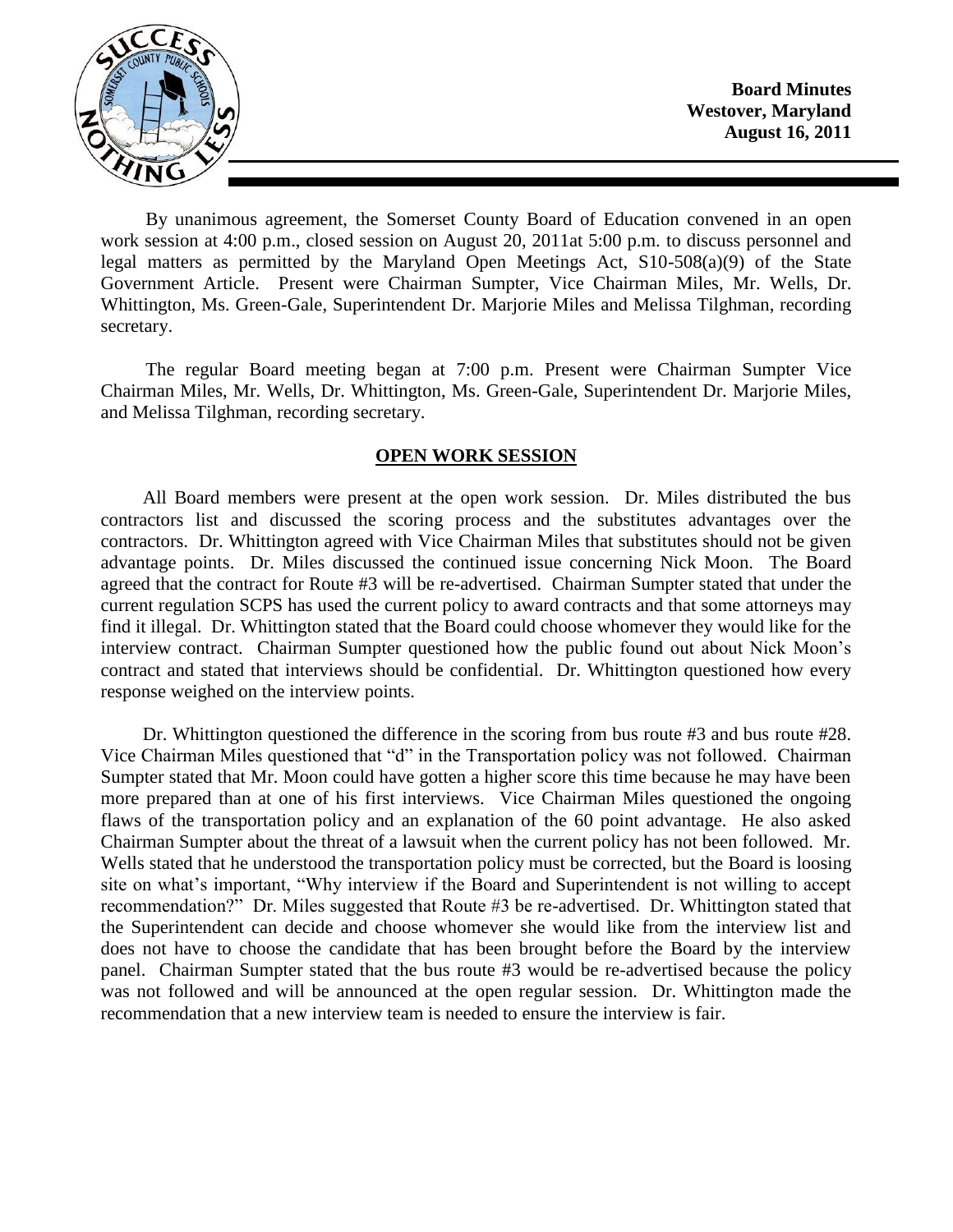# **REGULAR SESSION AGENDA**

### **1. Call to Order**

The meeting was called to order by Chairman Sumpter at 7:00 p.m.

## **2. Roll Call**

The roll was called by Melissa Tilghman indicating that all five Board members and the Superintendent were present.

# **3. Declaration of Quorum**

It was declared that a quorum was present.

### **4. Pledge of Allegiance**

Chairman Sumpter led the Board in the Pledge of Allegiance.

### **5. Approval of Minutes**

It was moved by Vice Chairman Miles, seconded by Ms. Green-Gale and passed to approve the minutes of July 19, 2011. The vote was unanimous.

### **6. Adoption of Agenda**

It was moved by Vice Chairman Miles, seconded by Ms. Green-Gale and passed to approve the amended agenda. The vote was unanimous.

# **7. Public Participation**

There was no public participation.

### **8. A. Transportation and Facilities**

### **Change Order Requests**

It was moved by Vice Chairman Miles, seconded by Ms. Green-Gale and passed to approve Mr. Daugherty's presented change order requests #55 - #57. The vote was unanimous with all Board members in agreement.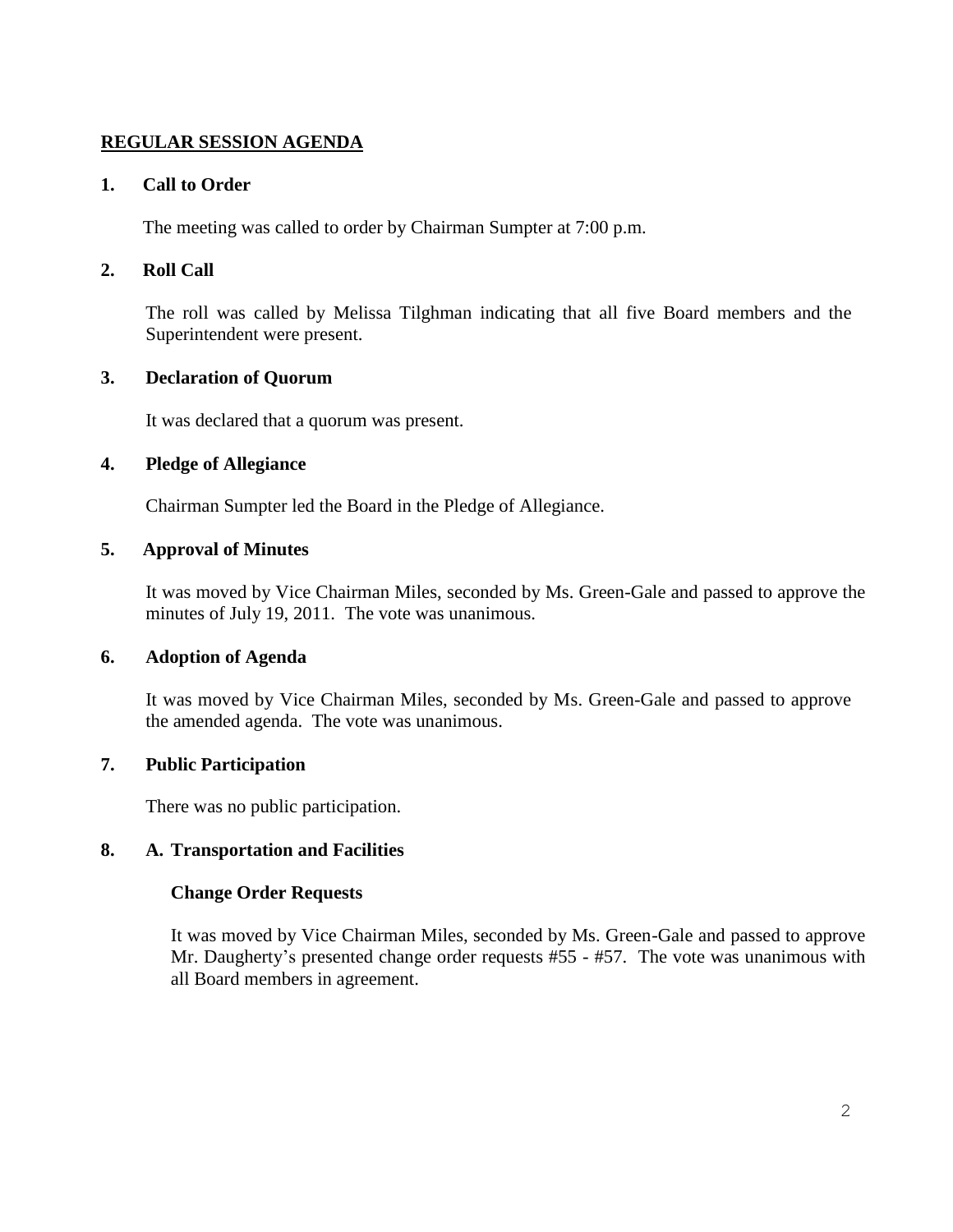### **Approval of Emmitt Cotton's Substitute Approval Request**

It was moved by Dr. Whittington, seconded by Vice Chairman Miles and passed to approve Mr. Daugherty's request to allow Mr. Emmitt Cotton to hire a substitute to operate his bus. Dr. Whittington stated that approval was given with the stipulation that the substitute will only drive for the life of the bus. The vote was unanimous.

### **Request of Commissioners to Obtain One of the WAHS Portables**

It was moved by Dr. Whittington, seconded by Ms. Green-Gale and passed to approve the Somerset County Commissioner's request to obtain ownership of one of the WAHS portables. Mr. Daugherty stated that the commissioners had originally paid for it and would like to have it back. All Board members agreed to give the portable to the commissioners.

### **Comprehensive Maintenance Plan**

Mr. Daugherty presented the Comprehensive Maintenance Plan for the Board's review and study. The Board will vote at the September Board meeting.

## **Capital Improvement Plan**

Mr. Daugherty presented the Capital Improvement Plan for the Board's review and study. The Board will vote at the September Board meeting.

### **Request to train Substitute Bus Driver**

A motion was called for by Chairman Sumpter, moved by Vice Chairman Miles, seconded by Ms. Green-Gale and passed to approve the training of Rita Bailey and John Kurtz as substitute bus drivers. The vote was carried unanimously.

### **B. Transportation Policy, 200-18**

The Board agreed that the transportation was flawed and that further review and discussion was needed before a vote could be made.

### **Contract #3 Recommendation**

A motion was made by Mr. Wells to approve the awarding of Nick Moon's bus contract. The motion did not receive a second vote and failed to pass.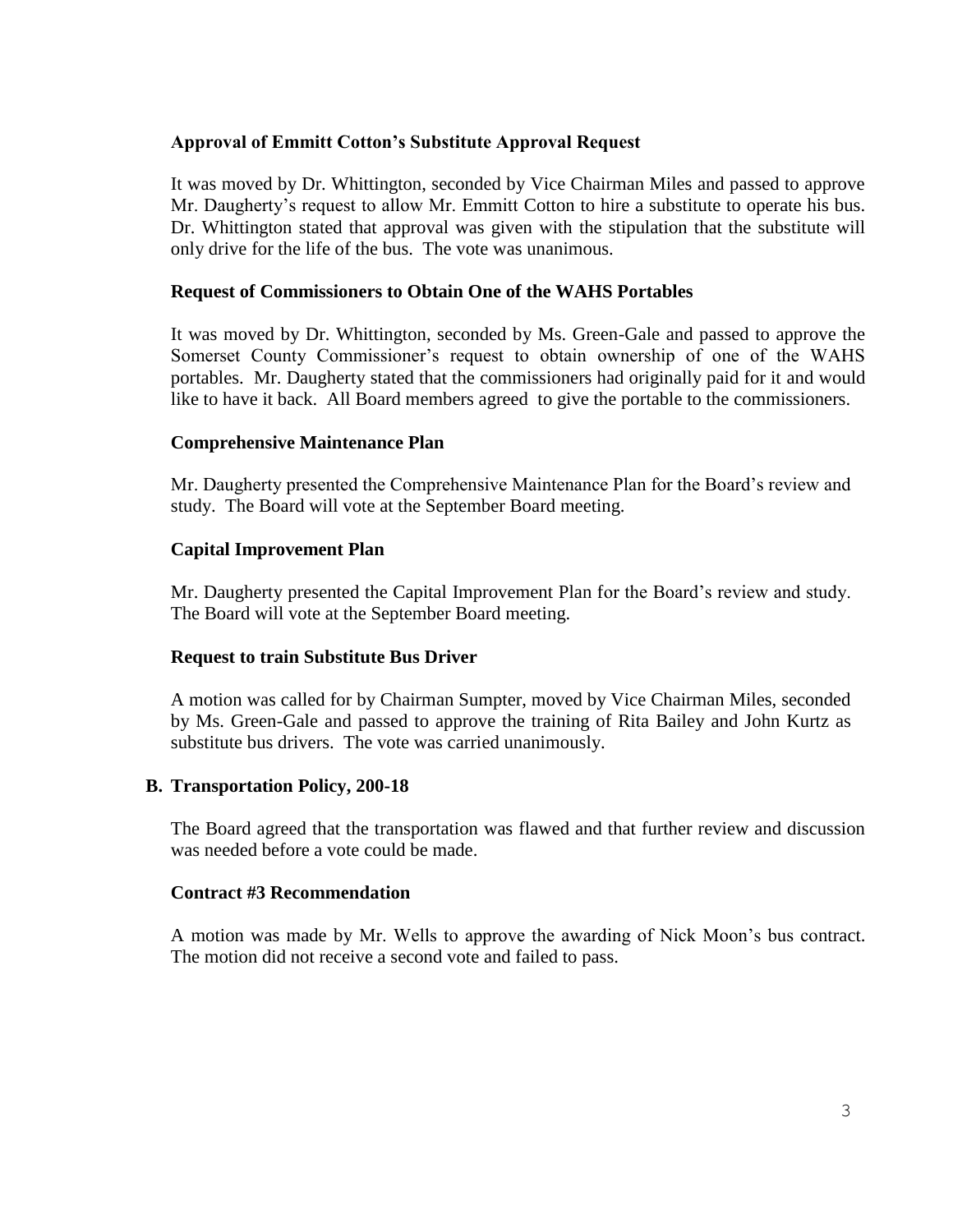## **C. Policies**

# **Policy 600-19, Student Assignment, Policy 600-21, Student Enrollment/Attendance Eligibility, Pupil Assignment**

It was moved by Mr. Wells, seconded by Ms. Green-Gale and passed to approve Policy #600-19, Student Assignment. The vote was carried unanimously.

A motion was made by Mr. Wells to review Policy #600-21, Student Enrollment/Attendance Eligibility, Pupil Assignment. The Board would like to review the non-resident section of the policy.

### **D. Human Resources**

### **Job Descriptions**

It was moved by Dr. Whittington, seconded by Ms. Green-Gale and passed to approve the following revised job descriptions: Media Specialist, Technology Education Teacher and Teacher –In-Charge

## **Policy #700-12, Sick Leave and Policy #700-35, Family and Medical Leave Act**

It was moved by Dr. Whittington, seconded by Vice Chairman Miles and passed to approve Policy #700-12, Sick Leave and Policy #700-35, Family and Medical Leave Act. Mr. Wells questioned the 12 week sick leave for husband and wife. Mr. Lawson informed him that the husband and wife would get 12 weeks together and the time would run concurrent. The vote was carried unanimously.

### **Policy 700-26, Tuition Reimbursement**

The Board agreed that more discussion is needed before a vote can be made on Policy #700- 26, Tuition Reimbursement. Mr. Lawson stated that information will be sent to all teachers and that Administrative Leave could not be used to attend classes.

### **E. Student Services - Policies**

A motion was called for by Chairman Sumpter, moved by Dr. Whittington, seconded by Ms. Green-Gale and passed to approve the following policies:

- Policy #500-21, Extra Curricular Activities Eligibility
- Policy #600-15, Student Alcohol and Drug Abuse
- Policy #600-17, Standards of Social Behavior
- Policy #600-34, Student Bullying, Harassment, and Intimidation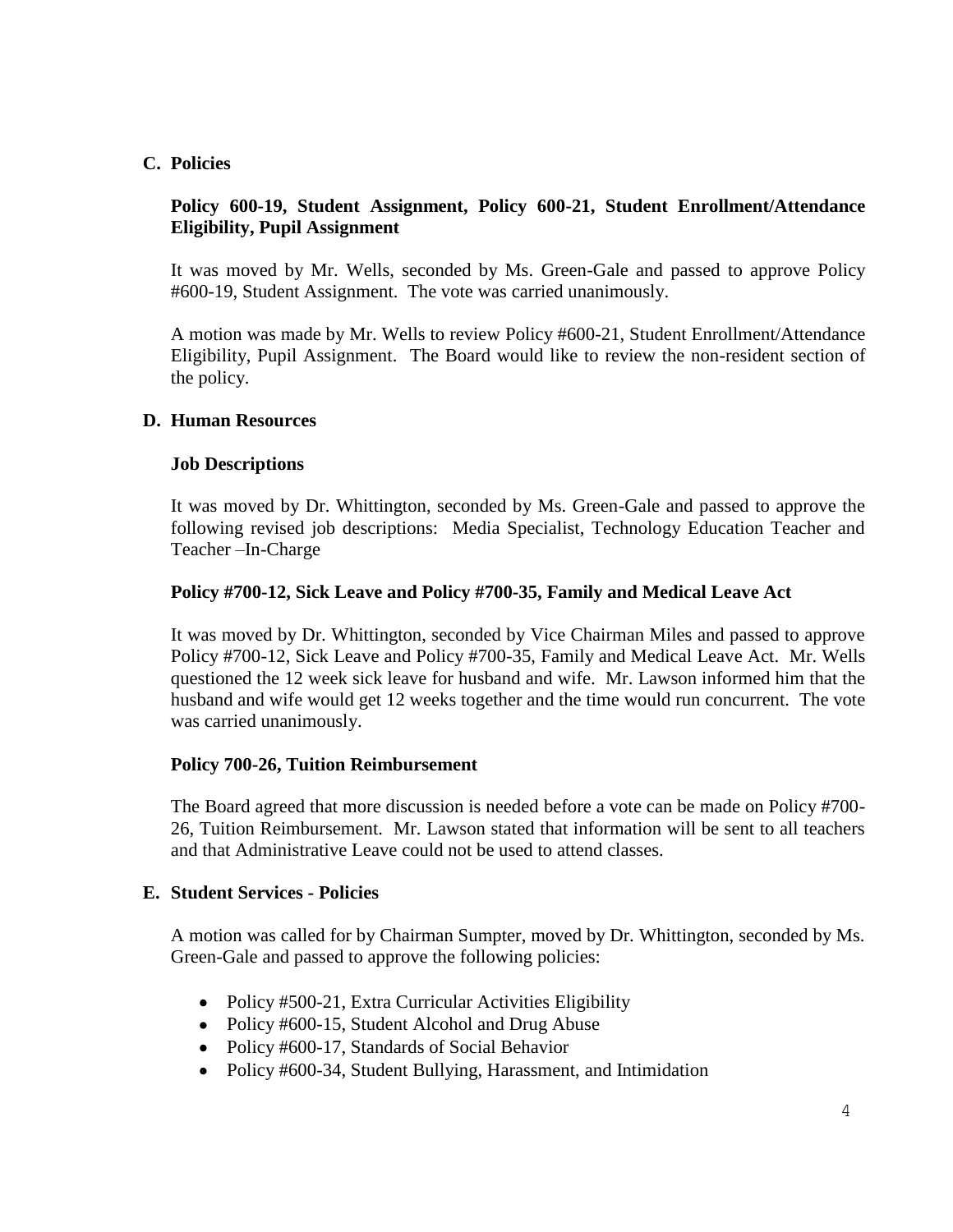• Policy  $#600-36$ , Fighting

The motion was carried unanimously.

#### **9. New Business**

#### **A. Finance**

## **Monthly Finance Report**

Ms. Miller informed the Board that finance reports had not been provided due to the auditor's scheduled presentation at the September Board meeting.

### **Food Service Report**

Ms. Miller presented the Food Service report stating that the deficit was much less than last year. She also stated that revenue from snack sales have decreased.

### **Policy #100-03, Ethnics Policy**

It was moved by Vice Chairman Miles, seconded by Mr. Wells and passed to approve Ms. Miller's revisions to Policy #100-03, Ethnics Policy. The vote was unanimous. Ms. Miller will present the revisions to the State for final approval. Once the state has approved the Policy #100-03, it will be resubmitted for the Board's approval at the September Board meeting.

### **B**. **Human Resources**

### **Job Descriptions**

Mr. Lawson presented the Board with the revisions to the Director of Curriculum and Instruction Principal for their review and study. The Board will vote at the September Board meeting.

#### **Policies**

Policies #700-15, Workers Compensation and, #700-29, Classified Employee Probationary Period was presented to the Board for their review and study. The Board will vote at the September Board meeting.

### **Human Resources Report**

It was moved by Dr. Whittington, seconded by Vice Chairman Miles and passed to approve Mr. Lawson's Human Resources Report. The vote was unanimous.